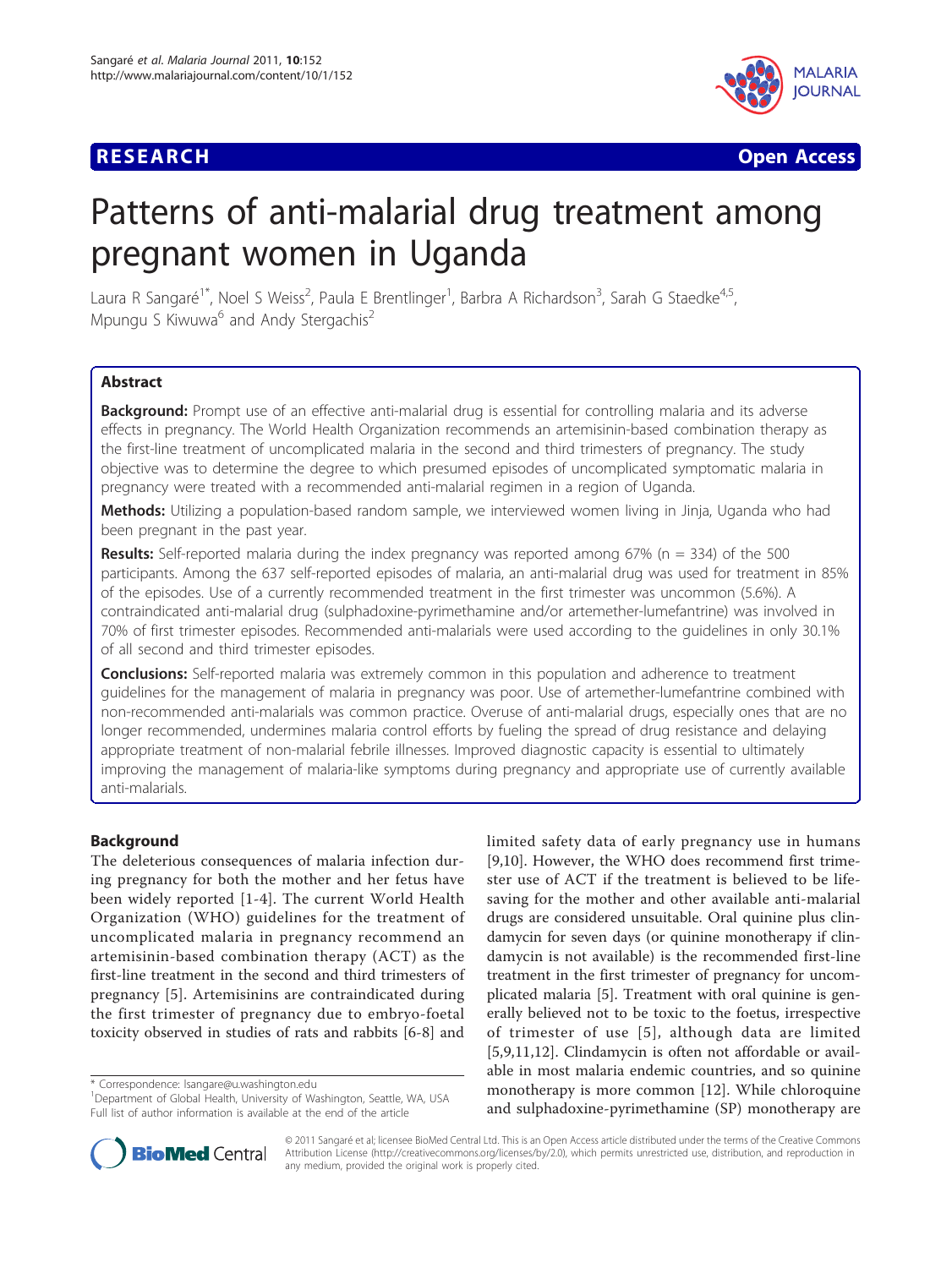no longer recommended in sub-Saharan Africa for the treatment of uncomplicated falciparum malaria because of high levels of parasite resistance, their use remains commonplace [\[13,14\]](#page-6-0). Chloroquine is believed to be safe for use in all trimesters of pregnancy [\[9,10,15](#page-6-0)]. SP, a folic acid antagonist, is contraindicated during the first trimester of pregnancy because of the potential risk of cardiac anomalies and neural tube defects [[10\]](#page-6-0); however, no association between SP exposure in early pregnancy and increased risk of congenital malformations has been reported [[15\]](#page-6-0).

In Uganda, malaria is thought to be the leading cause of morbidity and mortality, and accounts for almost half of all in-patient deaths among children less than five years of age [[16\]](#page-6-0). The prevalence of placental malaria (based on PCR) was estimated at 26% for HIV uninfected women prescribed intermittent preventive treatment with SP (IPTp-SP) and 19% for HIV infected women prescribed daily trimethoprim-sulphamethoxazole [\[17](#page-6-0)]. The Ugandan Ministry of Health (MOH) recommends use of microscopy or rapid antigen testing for the diagnosis of malaria in pregnant women with symptoms of uncomplicated malaria [[18\]](#page-6-0). However, diagnostic equipment and/or a trained technician are often unavailable in rural settings, resulting in a presumptive diagnosis of malaria based on clinical symptoms. Uncomplicated malaria generally presents with fever, malaise, and other non-specific symptoms; distinguishing malaria from other febrile illnesses based on clinical presentation is challenging [\[19](#page-6-0)-[23\]](#page-6-0). Presumptive treatment of malaria based on fever occurs commonly, leading to overuse of anti-malarial drugs and delays in seeking treatment for other febrile illnesses [[20,24](#page-6-0)-[27\]](#page-7-0).

In Uganda, artemether-lumefantrine (AL), an ACT, is the first-line recommended treatment for uncomplicated malaria. While the Ugandan MOH changed their policy regarding the treatment of uncomplicated malaria in pregnancy from chloroquine plus SP to ACT in 2004 based on the WHO recommendations[[18](#page-6-0)], this policy was not implemented until 2006. During the first half of 2006, all government, private, and not-for-profit health care facilities received AL free-of-charge [[28](#page-7-0)]. These supplies were followed by in-service trainings and the provision of wall-charts [\[28](#page-7-0)]. AL was also meant to replace chloroquine plus SP in the national home-based management of fever program. However, since 2006, national shortages of AL have challenged the implementation of this policy and proper treatment of malaria in Uganda [\[28-30](#page-7-0)].

The purpose of the present analysis was to determine the degree to which presumed episodes of uncomplicated symptomatic malaria in pregnancy were treated with a recommended anti-malarial regimen in a region of Uganda.

# Methods

#### Selection of study participants

Between November, 2008 and January, 2009, homebased interviews were conducted among a simple random sample of 500 female residents of Kibibi and Namizi parishes in Budondo-sub county of Jinja District, Uganda, to determine patterns of self-reported malaria episodes and self-reported anti-malarial drug use during pregnancy. The parent study ascertained use of insecticide treated nets (ITNs) and intermittent presumptive therapy (IPTp) with SP during pregnancy, as well as possible factors associated with use. Women who had a pregnancy within the past 12 months that lasted until at least the third trimester, regardless of pregnancy outcome, between the ages of 15 and 49 years, were eligible to participate. Details of the study population and procedures have been described elsewhere [[31\]](#page-7-0).

# Study site

Sampling was based on census data completed in November 2008 by the Ugandan Malaria Surveillance Project. Namizi and Kibibi parishes are comprised of 21,681 residents living among 16 rural and peri-urban villages, of whom 4,654 were females aged 15-49 years, and 867 of these women reported having been pregnant in the previous 12 months. One public health center that provides antenatal care is located in each parish; Kibibi has a level II facility and Namizi has a level IV facility. The primary economic activity in this area is farming, with sugar cane and coffee being the main cash crops.

The average annual entomological inoculation rate in Jinja is 6 infective bites per person per year [\[32](#page-7-0)]. Malaria transmission in this area is considered meso-endemic, defined by transmission occurring throughout the year with peaks during two rainy seasons. A cross-sectional parasitological survey identified a prevalence of the Plasmodium falciparum parasite of 15% among children 1-9 years of age in 1999 [[33](#page-7-0)].

#### Administration of the survey

A pregnancy history calendar was generated for each woman to record episodes of self-reported malaria, any anti-malarial use during pregnancy, and antenatal care (ANC) visits. Additionally, when asking specifically about SP and AL, women were shown photographs of SP and AL packaging and the corresponding tablets for the most common formulations of these drugs available in the area.

In this setting, non-artemisinin anti-malarials were available from privately owned drug shops and other non-clinical sources, making presumptive self-treatment unaccompanied by medical consultation possible. Because one of the aims of the project was to identify factors associated with use of IPTp with SP, for each ANC visit the woman attended, she was asked if SP was offered and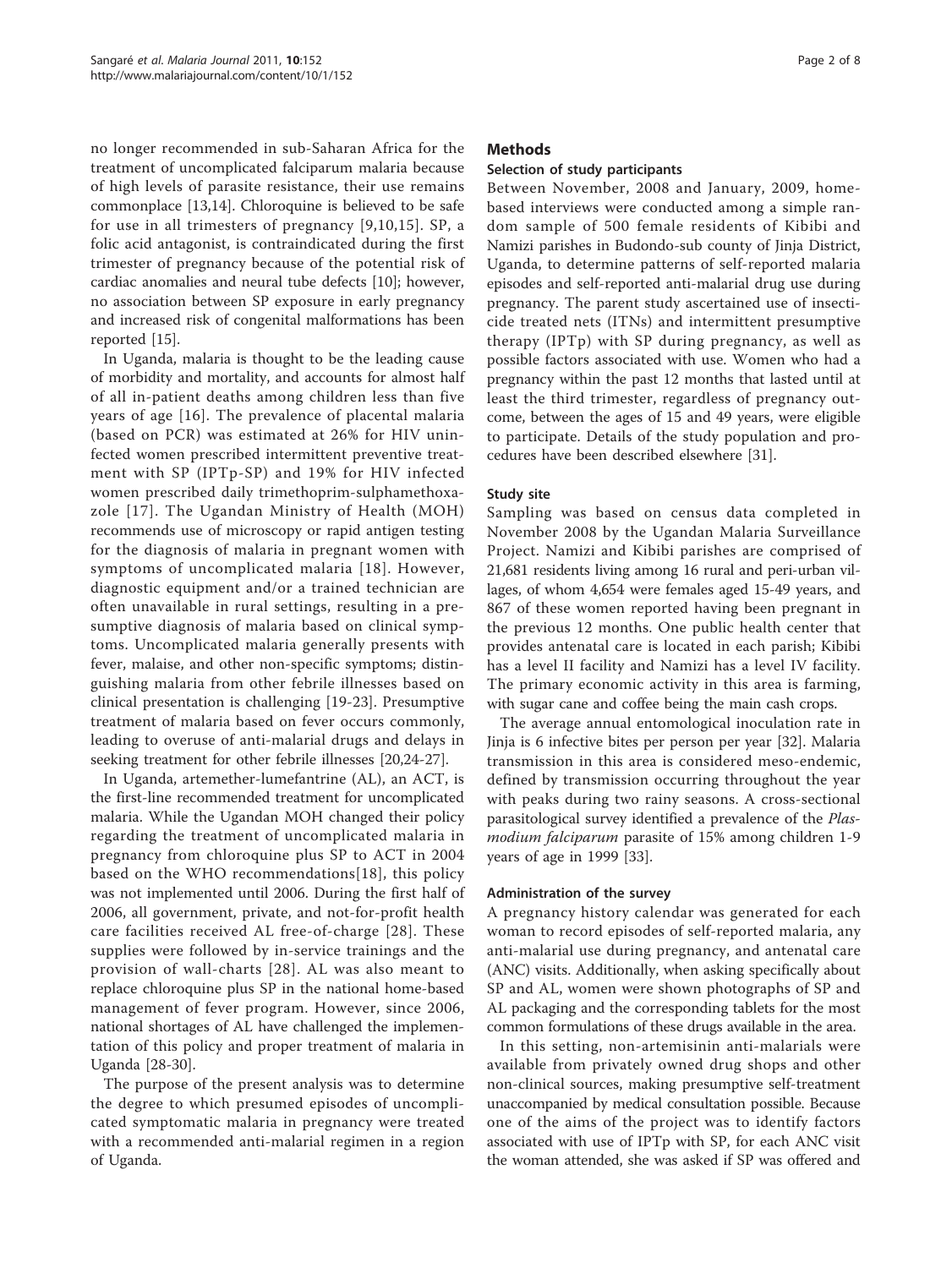administered by the health facility. The source of non-SP anti-malarial medications (e.g. health center, drug shop, community health worker, friend) was not ascertained. Gestational age by trimester was estimated by subtracting an average pregnancy length of 40 weeks from the child's date of birth unless other information was provided to suggest the pregnancy was of a shorter or longer duration. This information allowed for the identification of the calendar month associated with each trimester of pregnancy.

# Data management

A pre-tested interviewer-administered structured questionnaire was used to collect participant responses. The questionnaire ascertained information on socio-demographic characteristics, socio-cultural factors, obstetric history, knowledge and attitude about malaria, antenatal clinic use, use of ITNs and IPTp, self-reported episodes of malaria and anti-malarial drug use. Wherever possible, questions were taken from those used in large international surveys, including the Uganda Demographic Health Survey, and the Malaria Indicator Survey [[34,35\]](#page-7-0). The questionnaire was translated from English to Lusoga.

# **Definitions**

Self-reported malaria was ascertained by asking the woman if she believed she was ever sick with malaria during the index pregnancy. If a study subject reported yes, then the timing and treatment of each presumed episode was recorded. Because the policy of presumptive treatment of malaria based on clinical symptoms is common in this area, and the public health centers in these parishes lack diagnostic equipment, it was determined that soliciting additional information regarding a health provider's diagnosis or laboratory test would not greatly improve the validity of this assessment. All possible treatments utilized were recorded for each episode and were captured as: AL, SP, quinine, chloroquine, paracetamol, herbs, no treatment, or other if none of the above. Treatments were compared to anti-malarials currently recommended by the Ugandan MOH, stratified by first and second/third trimesters of pregnancy. Current recommendations were enacted as policy in 2005, and pregnancies included in the study occurred between 2007 and 2009.

#### Statistical analysis

Analyses were performed using Stata version 11.0 (College Station, Texas, USA). Patterns of use of anti-malarials drugs in response to self-reported episodes of malaria were determined and reported as frequencies. Primary analyses calculated the proportion of self-reported malaria episodes treated with a WHO recommended drug regimen, stratified by trimester of pregnancy.

#### Ethical approval

The study was approved by the Makerere University Research and Ethics Committee, the Uganda National Council for Science and Technology, and the University of Washington Human Subjects Division. All participants provided written informed consent.

# Results

#### Characteristics of the study population

Six hundred twenty nine households were visited between November 2008 and January 2009 to identify 500 eligible women. All of the potential study subjects agreed to participate. Eligibility and participation of study subjects have been published elsewhere [\[31](#page-7-0)]. The demographic characteristics of the study population are shown in Table [1.](#page-3-0) Stillbirth occurred in seven of the index pregnancies, and the remaining pregnancies ended in a live birth. Nearly all women (99%) attended ANC at least 1 time, 95% with 2 or more visits, 73% had 3 or more visits, and 34% with the recommended four or more visits during pregnancy. The mean number of ANC visits was 3.2, and 86% of women initiated ANC during the  $1<sup>st</sup>$  or  $2<sup>nd</sup>$  trimester.

The self-perceived risk of malaria during pregnancy was high, with 70% of women responding they were specifically worried about getting sick with malaria during their most recent pregnancy. Miscarriage/stillbirth was the most feared consequence of malaria in pregnancy reported by women (50%), followed by maternal death (16%), and the baby being adversely affected (12%).

# Occurrence of self-reported malaria

Self-reported malaria during the index pregnancy was reported by  $67\%$  (n = 334) of participants (Table [2\)](#page-3-0). Multiple self-reported malaria episodes were also common, with 37% of women reporting two or more malaria episodes. A total of 637 episodes were reported in the cohort. Among women with self-reported malaria, the first reported malaria episode occurred most frequently during the  $2<sup>nd</sup>$  trimester (46%), followed by the  $1<sup>st</sup>$  trimester (36%).

#### Self-reported use of anti-malarials during pregnancy

Among women with self-reported malaria, 94% reported using an anti-malarial drug at least once to treat malaria during the index pregnancy. This represents 63% of all women interviewed.

Among the 637 self-reported episodes of malaria during the index pregnancy, an anti-malarial drug was used for treatment in 85% of the episodes. Use of anti-malarials was stratified by trimester of pregnancy and categorized by currently recommended treatments (Table [3\)](#page-4-0). Use of a currently recommended treatment in the first trimester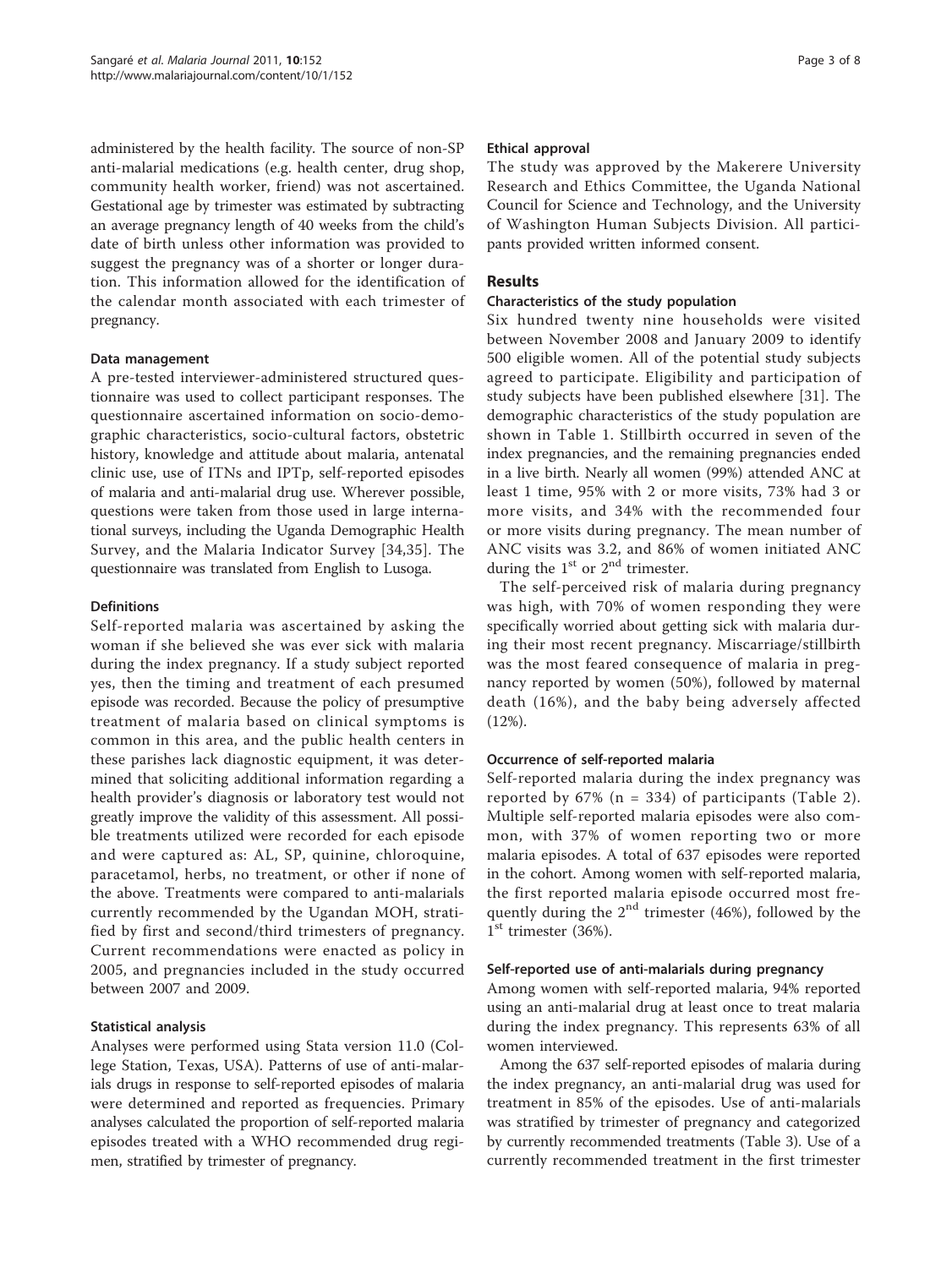#### <span id="page-3-0"></span>Table 1 Characteristics of the study population

| Characteristic                                  | <b>Total Population</b><br>$n = 500$ |  |
|-------------------------------------------------|--------------------------------------|--|
| Age (years); n (%)                              |                                      |  |
| $\leq$ 18 years                                 | 50 (10.0)                            |  |
| 19 - 24 years                                   | 204 (40.8)                           |  |
| 25 - 34 years                                   | 182 (36.4)                           |  |
| $\geq$ 35 years                                 | 64 (12.8)                            |  |
| Married; n (%)                                  | 451 (90.2)                           |  |
| Education; n (%)                                |                                      |  |
| None                                            | 34(6.8)                              |  |
| Primary                                         | 350 (70.0)                           |  |
| Secondary/Postsecondary                         | 116 (23.2)                           |  |
| Religion; n (%)                                 |                                      |  |
| Christian-based                                 | 305 (61.0)                           |  |
| Muslim                                          | 195 (39.0)                           |  |
| Village type; n (%)                             |                                      |  |
| Rural                                           | 372 (74.4)                           |  |
| Peri-Urban                                      | 128 (25.6)                           |  |
| Number of births; n (%)                         |                                      |  |
| 1                                               | 111 (22.2)                           |  |
| $2 - 3$                                         | 152 (30.4)                           |  |
| $4 - 5$                                         | 111(22.2)                            |  |
| ≥6                                              | 126 (25.2)                           |  |
| History of miscarriage; n (%)                   | 85 (17.0)                            |  |
| History of stillbirth; n (%)                    | 23(4.6)                              |  |
| Birth location; n (%)                           |                                      |  |
| Health facility                                 | 367 (73.4)                           |  |
| Home                                            | 81 (16.2)                            |  |
| Other                                           | 52 (10.4)                            |  |
| Knowledge of malaria score; n (%)               |                                      |  |
| High                                            | 292 (58.4)                           |  |
| Low                                             | 208 (41.6)                           |  |
| # ANC visits; n (%)                             |                                      |  |
| $\Omega$                                        | 6(1.2)                               |  |
| 1                                               | 23(4.6)                              |  |
| $\overline{2}$                                  | 106 (21.2)                           |  |
| 3                                               | 195 (39.0)                           |  |
| $\geq 4$                                        | 170 (34.0)                           |  |
| Month of ANC initiation; mean (sd)              | 4.8 $(1.6)$                          |  |
| Walking time to nearest ANC, minutes; mean (sd) | 69 (44.2)                            |  |
| Waiting time at ANC, minutes; mean (sd)         | 58 (47.7)                            |  |

was uncommon: only 5.6% of first trimester episodes were treated with quinine. A contraindicated anti-malarial drug (SP and/or AL) was involved in 70% of first trimester episodes. Use of AL alone or in conjunction with another anti-malarial was the most common regimen in the first trimester (42%), followed by SP monotherapy (23%). A stratified analysis showed no difference between the proportion of women using a recommended treatment in the first trimester between primigravid and multigravid women ( $p = 0.4$ ).

# Table 2 Self-reported malaria during pregnancy

| Characteristic                                                              | TOTAL $(n = 500$<br>women) |  |
|-----------------------------------------------------------------------------|----------------------------|--|
| Women with self-reported malaria during index<br>pregnancy; n (%)           | 334 (66.8)                 |  |
| Number of self-reported malaria episodes per<br>woman; mean (sd)            | 1.3(1.2)                   |  |
| 0 episode; $n$ $(\%)$                                                       | 166 (33.2)                 |  |
| 1 episode; $n$ $(\%)$                                                       | 149 (29.8)                 |  |
| 2 episodes; n (%)                                                           | 95 (19.0)                  |  |
| 3 episodes; n (%)                                                           | 67 (13.4)                  |  |
| 4 episodes; n (%)                                                           | 18(3.6)                    |  |
| 5 episodes; n (%)                                                           | 5(1.0)                     |  |
| Total number of self-reported malaria episodes<br>during index pregnancy; n | 637                        |  |

Half of all second and third trimester episodes (240/ 478) were treated with a currently recommended antimalarial (AL or quinine). However 40% of episodes treated with a recommended anti-malarial (96/240) were also treated with an additional, non-recommended antimalarial, either before, after, or concurrently with the recommended anti-malarials (Table [3\)](#page-4-0). Recommended anti-malarials were used according to the guidelines in only 30.1% of all second and third trimester episodes. Precise data on the sequence of anti-malarials during treatment of individual episodes of self-reported illness are not available. SP, which was not recommended for treatment of symptomatic malaria owing to widespread drug resistance, was used alone or in combination in 33% of the episodes. There was no difference between the proportion of women using a recommended treatment in the second/third trimester of pregnancy between primigravid and multigravid women ( $p = 0.6$ ).

#### **Discussion**

These results suggest that self-reported malaria was extremely common in this population; nearly two-thirds of women experienced at least one episode of illness during their most recent pregnancy. Adherence to treatment guidelines for management of malaria in pregnancy was poor. Almost all self-reported malaria episodes occurring during the first trimester of pregnancy were treated with a non-recommended regimen and 70% included a drug that is contraindicated in pregnancy. In second and third trimesters, only one-third of episodes were treated with an anti-malarial regimen according to the guidelines. Use of AL combined with non-recommended anti-malarials was common practice.

To minimize adverse pregnancy outcomes related to malaria, timely and effective treatment is essential. However, only a limited number of anti-malarial drugs available are deemed safe for use in pregnancy. The lack of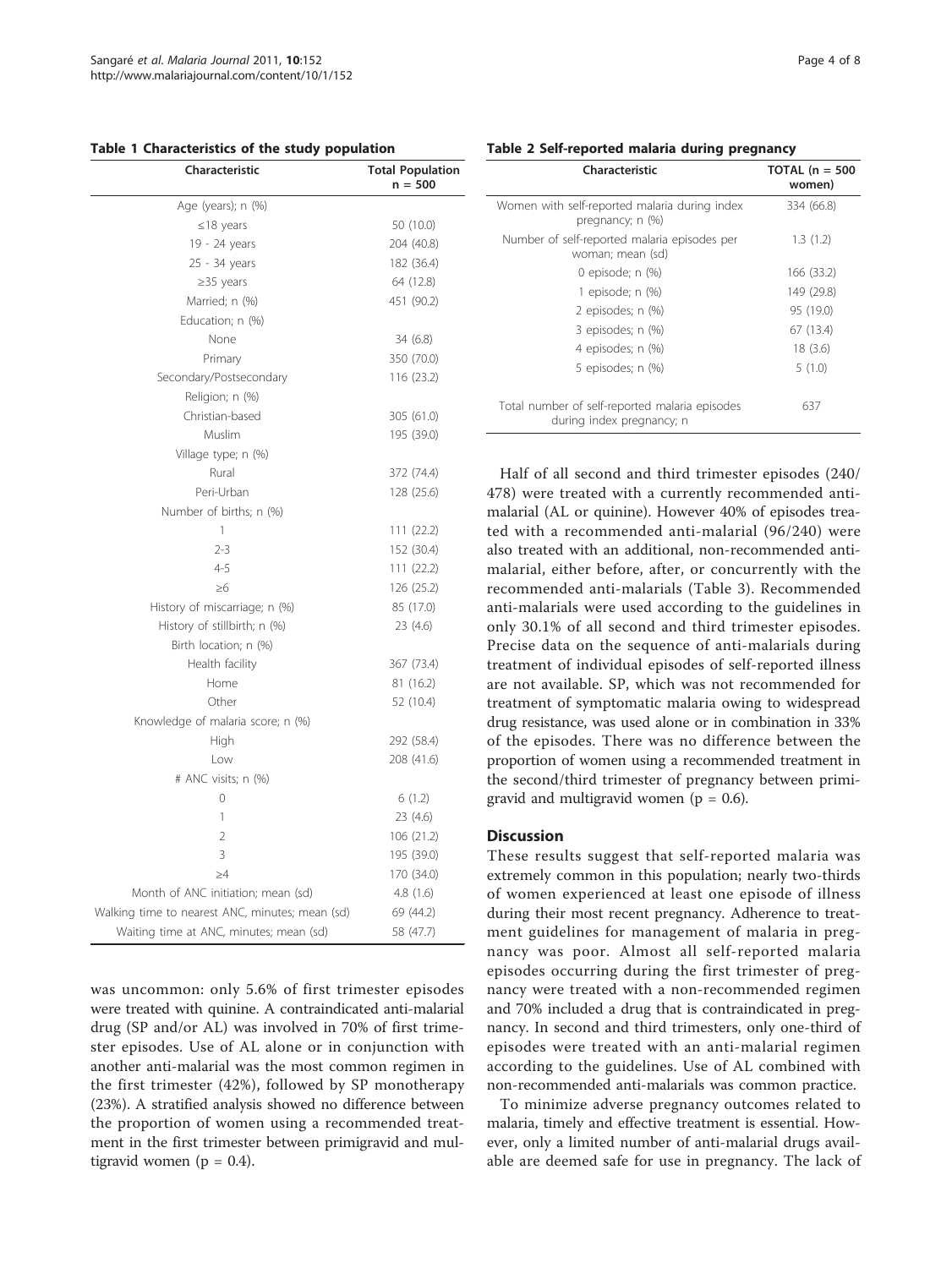# <span id="page-4-0"></span>Table 3 Proportion of self-reported treated malaria episodes in which an anti-malarial currently recommended by the Ugandan MOH was used, by trimester of pregnancy

| 1 <sup>st</sup> Trimester                                     | <b>TOTAL</b><br>(n = 126<br>episodes*)    | $(95\% \text{ Cl})^{+}$ |
|---------------------------------------------------------------|-------------------------------------------|-------------------------|
| Currently recommended                                         |                                           |                         |
| Quinine monotherapy; n (%)                                    | 7(5.6)                                    | (2.5, 10.7)             |
| Not currently recommended                                     | 119 (94.4)                                | (89.3,<br>97.5)         |
| SP monotherapy; n (%)                                         | 29 (23.0)                                 |                         |
| Chloroquine monotherapy; n (%)                                | 18 (14.3)                                 |                         |
| SP+Chloroquine; n (%)                                         | 6(4.8)                                    |                         |
| Any AL; n (%)                                                 | 53 (42.1)                                 |                         |
| AL alone; n                                                   | 26                                        |                         |
| AL +1 other anti-malarial'; n                                 | 21                                        |                         |
| AL + 2 or more other anti-malarials <sup>2</sup> ; n          | 6                                         |                         |
| Other; n (%)                                                  | 13 (10.3)                                 |                         |
| 2 <sup>nd</sup> or 3 <sup>rd</sup> Trimester                  | <b>TOTAL</b><br>$(n = 478)$<br>episodes*) |                         |
| Currently recommended                                         | 144 (30.1)                                | (26.1,<br>34.3)         |
| AL alone; n (%)                                               | 113 (23.6)                                |                         |
| Quinine monotherapy; n (%)                                    | 28 (5.9)                                  |                         |
| $AL +$ quinine**                                              | 3(0.6)                                    |                         |
| Not currently recommended                                     | 334 (69.9)                                | (65.6,<br>73.9)         |
| SP monotherapy; n (%)                                         | 132 (27.6)                                |                         |
| AL +1 other anti-malarial <sup>3</sup> ; n                    | 78 (16.3)                                 |                         |
| Chloroquine monotherapy; n (%)                                | 31(6.5)                                   |                         |
| SP+Chloroquine; n (%)                                         | 23 (4.8)                                  |                         |
| $AL + 2$ or more other anti-malarials <sup>4</sup> ; n        | 13(2.7)                                   |                         |
| SP+Quinine                                                    | 5(1.1)                                    |                         |
| Other; n (%)                                                  | 52 (10.9)                                 |                         |
| Any use of a currently recommended<br>anti-malarial***; n (%) | 240 (50.2)                                | (45.7,<br>54.7)         |
| Any use of AL; n (%)                                          | 207 (43.3)                                |                         |
| Any use of quinine; n (%)                                     | 33 (6.9)                                  |                         |

AL: Artemether-lumefantrine

SP: Sulphadoxine-pyrimethamine

+ 95% Confidence Interval around the proportion

\*Excludes 33 episodes that were not treated;  $1^{st}$  trimester = 8 episodes;  $2^{nd}$ trimester = 25 episodes

\*\*Possibly correct depending on clinical circumstances

\*\*\*Includes use of recommended drug combined with a non-recommended drug

<sup>1</sup>AL plus: SP (n = 16); Chloroquine (n = 3); Quinine (n = 2)

<sup>2</sup>AL plus: SP & Chloroquine (n = 4); SP & Quinine (n = 1); SP & Chloroquine & Quinine  $(n = 1)$ 

 $3$ AL plus: SP (n = 71); Chloroquine (n = 7)

<sup>4</sup>AL plus: SP & Chloroquine (n = 11); SP & Quinine (n = 2)

safe and effective drugs for treatment of malaria in pregnancy is a considerable problem that is exacerbated for malaria episodes occurring in the first trimester as even fewer drugs are recommended during this embryosensitive period. Use of oral quinine is particularly problematic considering its marked side-effects, poor adherence, and a long complicated treatment course requiring a dose be taken every 8 hours for 7 days [[10,12,](#page-6-0)[36,37](#page-7-0)]. Furthermore, P. falciparum resistance to quinine has been reported in Southeast Asia, which may eventually limit the effectiveness of this regimen [[38](#page-7-0)]. Therefore, first trimester alternatives are needed. Currently, ACT is contraindicated in the first trimester due to safety concerns for potential teratogenicity based on the severe embryo-fetal toxicity observed in rats and rabbits [\[6](#page-6-0)-[9](#page-6-0)]. Recent modeling suggests the probability is 12% that an embryo will encounter an inadvertent exposure to artemisinins during the embryo-sensitive period (between week four and ten of gestation) in areas where adults receive on average one three-day treatment with an ACT per year [[39\]](#page-7-0). Monitoring inadvertent and intended first trimester exposures to ACT using pharmacovigilance systems such as pregnancy exposure registries, may eventually provide enough safety evidence in humans to warrant their use in the first trimester [\[40](#page-7-0)]. The absence of adequate safety data, especially in the first trimester, is an important obstacle to malaria control in pregnancy [[41](#page-7-0)].

Efficacy data from a recent randomized trial conducted on the Thai-Burmese border reported that 63.4% (95% CI: 46.9%, 77.4%) of pregnant women with symptomatic uncomplicated P. falciparum malaria during the second or third trimesters who were treated with a supervised 7-day course of quinine monotherapy were cured, based on polymerase chain reaction corrected parasite clearance at day 63 of follow-up or delivery [\[42\]](#page-7-0); this was considerably lower than the proportion of cures in women treated with three days of artesunate-atovaquone-proguanil (94.9%; 95% CI: 81.37%, 99.11%). An earlier randomized trial, comparing artesunate versus quinine plus clindamycin for the treatment of uncomplicated P. falciparum malaria by the same team in the same area, reported no difference in efficacy with 100% of the women in each arm cured [[43\]](#page-7-0). Safe and effective anti-malarial use after the first trimester of pregnancy is limited to ACT in most geographic areas, although the available safety data are limited to 1,500 pregnancies exposed to artemisinin compounds in the  $2<sup>nd</sup>$  and  $3<sup>rd</sup>$  trimesters of pregnancy; in these pregnancies there were no adverse events reported for the mother or the fetus [\[5,9,](#page-6-0)[44-46](#page-7-0)].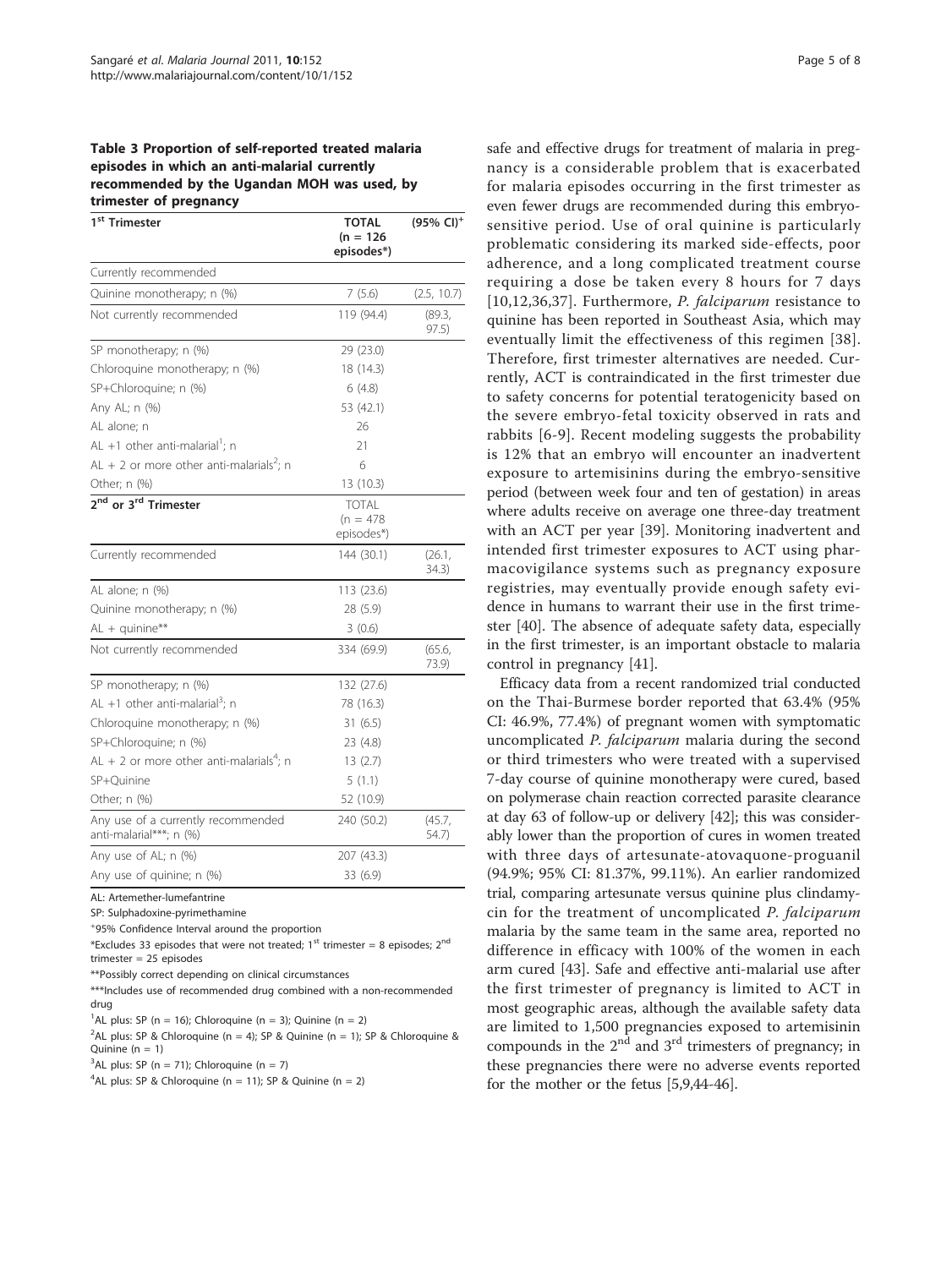When the symptomatic patient is indeed parasitaemic, continued use of ineffective drugs may select for drug resistant strains [\[47\]](#page-7-0). The extent of the problem of continued use of ineffective anti-malarials was demonstrated in our population, in which 44% of all self-reported malaria episodes were treated using SP and/or chloroquine. Anti-malarial drug-efficacy studies conducted in Jinja between December 2002 and May 2004 reported a risk of treatment failure of 50% for SP plus chloroquine among children aged six months to five years with uncomplicated malaria [[48\]](#page-7-0). Women receiving SP for treatment of malaria in Jinja are at a high risk of treatment failure, and subsequent morbidities associated with severe disease.

The most recent guidelines for the treatment of malaria from WHO recommend that, in all settings, clinical suspicion of malaria should be confirmed with a parasitological diagnosis, except in places where parasitological diagnosis is not possible [[5\]](#page-6-0). However, in most parts of Africa where malaria is endemic, parasitological diagnosis is indeed not possible, and so presumptive treatment continues. Considering that malaria typically presents with non-specific symptoms of fever and malaise that are indistinguishable from several other febrile illnesses common in the same areas, this practice of empirical treatment results in substantial overuse of anti-malarial drugs [\[20,24](#page-6-0)-[27](#page-7-0)] and often delays the diagnosis of other febrile illnesses leading to poor clinical outcomes and heightened mortality [[13](#page-6-0),[47](#page-7-0)]. A recent study from Mozambique of pregnant women seeking care for malaria-like symptoms found only 27% of women with fever were parasitaemic [[24\]](#page-6-0). These data are similar to other studies conducted in adult and child populations in Africa reporting only 24-32% of patients with malaria-like symptoms had malaria, defined by fever with parasitaemia [[25,](#page-6-0)[26,49](#page-7-0)]. The lack of safety data on most anti-malarials recommended for use in pregnancy, particularly for first trimester drug exposures when organogenesis occurs [[5](#page-6-0),[9,10,](#page-6-0)[50](#page-7-0)], highlights the importance of limiting the use of anti-malarial drugs during pregnancy to women whose symptoms are caused by malaria. With the advent of rapid diagnostic testing (RDTs), there is hope that access to parasitologically-based diagnoses will improve, leading to an eventual decrease in overuse of anti-malarials and drug resistance. However, even in clinics where RDTs are available, health workers persist in giving anti-malarials despite negative results [\[27,51](#page-7-0)], highlighting the strength of the widespread belief that fever equals malaria and lack of clinical capacity to identify alternative diagnoses. Dedicated resources and political commitment will be needed to expand use and acceptance of RDTs, but ultimately this technology has the potential to result in a cost-savings by avoiding use of expensive ACT-based

treatments on people who do not have malaria [[52\]](#page-7-0). It was recently estimated that for every billion dollars in subsidy for anti-malarial drugs, around \$500 to \$900 million dollars are spent on treatments for people who do not have malaria [\[52](#page-7-0)].

This study has several limitations. Data on parasitologically confirmed cases of malaria were unavailable and, therefore, we were unable to distinguish which women had malaria and which ones did not. Data on specific symptoms were also unavailable and therefore uncomplicated cases could not be distinguished from severe cases, and so we were unable to determine which cases could be exempted from the recommendations that are based on uncomplicated malaria. The location where anti-malarial drugs other than SP came from was not ascertained and, therefore, the extent to which self-treatment occurred in this population is not known. The dispensing of AL was expected to be limited to health facilities due to the higher cost associated with this medication and the general lack of availability of AL in the private sector. Among women who used more than one anti-malarial per episode of malaria, it is unknown if the same provider prescribed the drugs for each episode, or if this represents women seeking care from multiple providers, or if self-treating with serial drugs from multiple shops was occurring. Furthermore, the availability of an appropriate first-line anti-malarial treatment in the health facility at the time the woman received an alternate treatment is unknown. Therefore, caution is needed when interpreting these results in relation to health providers. Women with more severe malaria-like symptoms may have been more likely to recall the details of this event. However, considering the majority of women believed they had malaria at least once during the index pregnancy, recall bias is unlikely to be significant. Women did not appear to have problems to recall use or timing of anti-malarial drugs during pregnancy. This may be expected considering there are only a limited number of drugs available for the treatment of malaria in pregnancy, and that women are quite experienced with the treatment of malaria based on the high burden of disease in this community. The process of gestational age estimation may have resulted in non-differential misclassification of trimester of antimalarial use making frequencies equally as likely to be under-estimated in each trimester.

To improve recall, interviews were assisted with a pregnancy history calendar in which each pregnancy was mapped out over time on the calendar to record episodes of self-reported malaria, any use of SP or other anti-malarials during pregnancy, and ANC visits. We sought to improve the reliability of data related to antimalarial drug use in response to self-reported episodes of malaria by asking multiple questions related to each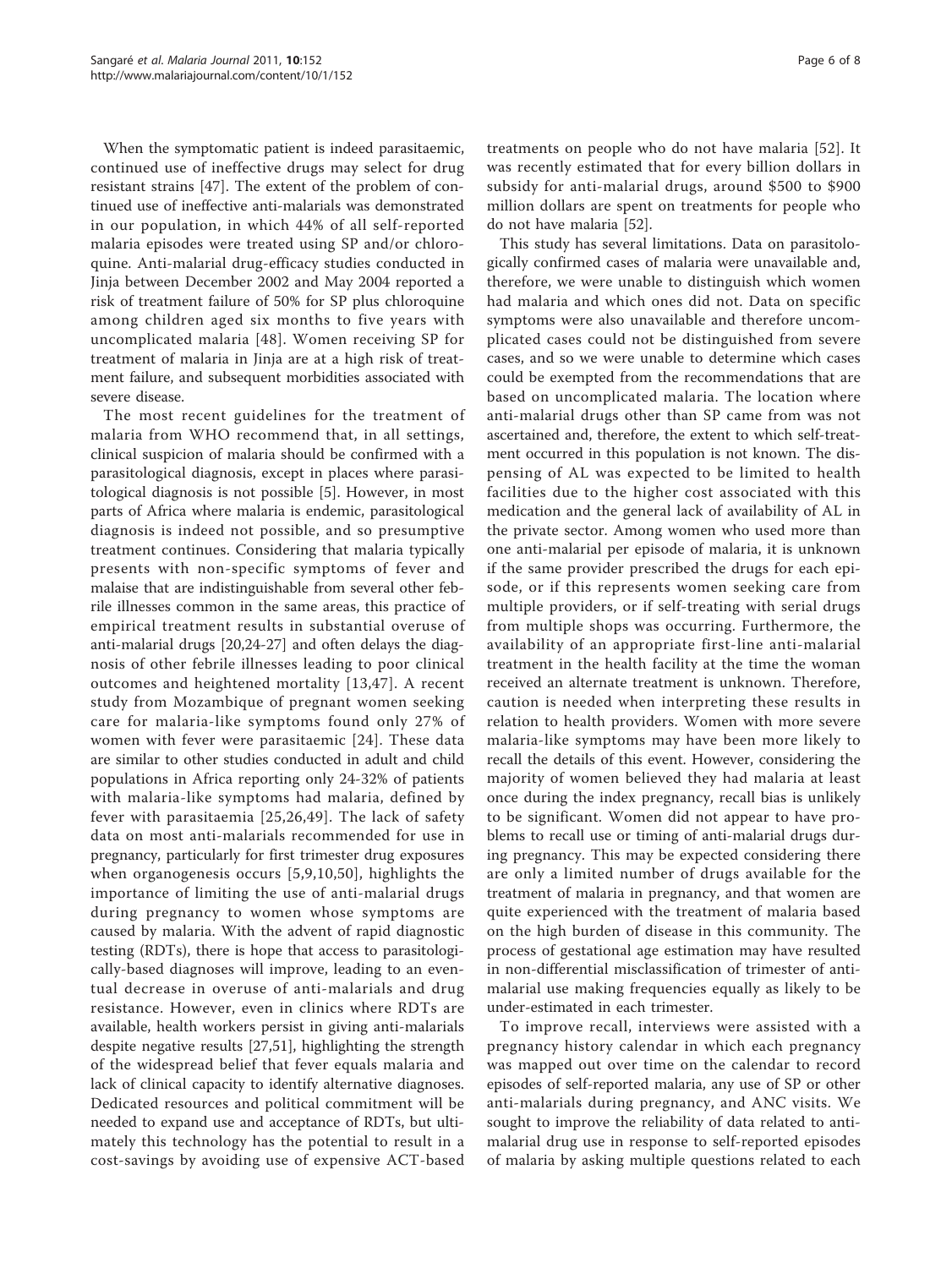<span id="page-6-0"></span>throughout the interview. Additionally, when asking about SP and AL, we showed women photographs of SP and AL packaging and the corresponding tablets for the most common formulations available in the area. As previously reported, the reliability of self-report of SP use was verified using ANC cards [\[31](#page-7-0)]. The concordance between self-reported SP doses and ANC card was high (Pearson's rho = 0.93). In an attempt to decrease misclassification between SP used for IPTp and SP used as treatment, women were asked if they believed they were sick with malaria at the time they took each dose of SP.

# Conclusions

Overuse of anti-malarial drugs, especially ones that are no longer recommended, undermines malaria control efforts by fueling the spread of drug resistance and delaying appropriate treatment of non-malarial febrile illnesses. Unnecessary exposures to anti-malarials in pregnancy are particularly of concern given the lack of human safety data on these drugs. In addition to intensified measures to reduce malaria transmission, improved diagnostic capacity is essential to ultimately improving the management of malaria-like symptoms during pregnancy and appropriate use of currently available anti-malarials. However, improving diagnostic capacity will require additional resources and changes to the existing health care infrastructure.

#### Acknowledgements and funding

We would like to thank the women of Namizi and Kibibi parishes who participated in this study; the team working in the field: Juliet Naigwe, Teddy Naukenge, Sarah Kisakye, Sarah Kamali and Nasur; and the Uganda Malaria Surveillance Project. This research was supported in part by the Department of Epidemiology, School of Public Health, at the University of Washington, the Washington Global Health Alliance, and the US National Institutes of Health (NIH) research grant TL1RR025016. The funders had no role in study design, data collection and analysis, decision to publish, or preparation of the manuscript

#### Author details

<sup>1</sup>Department of Global Health, University of Washington, Seattle, WA, USA. 2 Department of Epidemiology, University of Washington, Seattle, WA, USA. <sup>3</sup>Department of Biostatistics, University of Washington, Seattle, WA, USA. 4 Department of Clinical Research, London School of Hygiene and Tropical Medicine, London, UK. <sup>5</sup>Infectious Disease Research Collaboration, Kampala, Uganda. <sup>6</sup>Clinical Epidemiology, Makerere University, College of Health Sciences, School of Medicine Kampala, Uganda.

#### Authors' contributions

LS conceived of the study, and led the study design, protocol development, data collection, analysis and writing of the manuscript. NW and AS participated in the study design. SS and MK assisted with the coordination of the data collection. NW, AS, PB, BR, SS, and MK contributed to the analysis plan, participated in the interpretation of results and preparation of the manuscript. All authors read and approved the final manuscript.

#### Competing interests

The authors declare that they have no competing interests.

Received: 5 November 2010 Accepted: 6 June 2011 Published: 6 June 2011

#### References

- 1. Desai M, ter Kuile FO, Nosten F, McGready R, Asamoa K, Brabin B, Newman RD: [Epidemiology and burden of malaria in pregnancy.](http://www.ncbi.nlm.nih.gov/pubmed/17251080?dopt=Abstract) Lancet Infect Dis 2007, 7:93-104.
- 2. Greenwood B, Alonso P, ter Kuile FO, Hill J, Steketee RW: [Malaria in](http://www.ncbi.nlm.nih.gov/pubmed/17251087?dopt=Abstract)
- [pregnancy: priorities for research.](http://www.ncbi.nlm.nih.gov/pubmed/17251087?dopt=Abstract) Lancet Infect Dis 2007, 7:169-174. 3. Menendez C: [Malaria during pregnancy: a priority area of malaria](http://www.ncbi.nlm.nih.gov/pubmed/15275350?dopt=Abstract)
- [research and control.](http://www.ncbi.nlm.nih.gov/pubmed/15275350?dopt=Abstract) Parasitol Today 1995, 11:178-183.
- 4. Menendez C: Malaria during pregnancy. CurrMolMed 2006, 6:269-273.
- 5. World Health Organization: Guidelines for the treatment of malaria. 2 edition. Geneva, Switzerland; 2010.
- 6. Clark RL, White TE, S AC, Gaunt I, Winstanley P, Ward SA: [Developmental](http://www.ncbi.nlm.nih.gov/pubmed/15617018?dopt=Abstract) [toxicity of artesunate and an artesunate combination in the rat and](http://www.ncbi.nlm.nih.gov/pubmed/15617018?dopt=Abstract) [rabbit.](http://www.ncbi.nlm.nih.gov/pubmed/15617018?dopt=Abstract) Birth Defects Res B Dev Reprod Toxicol 2004, 71:380-394.
- 7. Longo M, Zanoncelli S, Manera D, Brughera M, Colombo P, Lansen J, Mazue G, Gomes M, Taylor WR, Olliaro P: [Effects of the antimalarial drug](http://www.ncbi.nlm.nih.gov/pubmed/16026965?dopt=Abstract) [dihydroartemisinin \(DHA\) on rat embryos in vitro.](http://www.ncbi.nlm.nih.gov/pubmed/16026965?dopt=Abstract) Reprod Toxicol 2006. 21:83-93.
- 8. White TE, Clark RL: [Sensitive periods for developmental toxicity of orally](http://www.ncbi.nlm.nih.gov/pubmed/18615704?dopt=Abstract) [administered artesunate in the rat.](http://www.ncbi.nlm.nih.gov/pubmed/18615704?dopt=Abstract) Birth Defects Res B Dev Reprod Toxicol 2008, 83:407-417.
- 9. Nosten F, McGready R, d'Alessandro U, Bonell A, Verhoeff F, Menendez C, Mutabingwa T, Brabin B: [Antimalarial drugs in pregnancy: A review.](http://www.ncbi.nlm.nih.gov/pubmed/18690910?dopt=Abstract) Current Drug Safety 2006, 1:1-15.
- 10. Coll O, Menendez C, Botet F, Dayal R, Carbonell-Estrany X, Weisman LE, Anceschi MM, Greenough A, Gibss RS, Ville Y: [Treatment and prevention](http://www.ncbi.nlm.nih.gov/pubmed/18184095?dopt=Abstract) [of malaria in pregnancy and newborn.](http://www.ncbi.nlm.nih.gov/pubmed/18184095?dopt=Abstract) J Perinat Med 2008, 36:15-29.
- 11. McGready R, Thwai KL, Cho T, Looareesuwan S, White NJ, Nosten F: [The](http://www.ncbi.nlm.nih.gov/pubmed/12055810?dopt=Abstract) [effects of quinine and chloroquine antimalarial treatments in the first](http://www.ncbi.nlm.nih.gov/pubmed/12055810?dopt=Abstract) [trimester of pregnancy.](http://www.ncbi.nlm.nih.gov/pubmed/12055810?dopt=Abstract) Trans R Soc Trop Med Hyg 2002, 96:180-184.
- 12. Yeka A, Achan J, D'Alessandro U, Talisuna AO: [Quinine monotherapy for](http://www.ncbi.nlm.nih.gov/pubmed/19555904?dopt=Abstract) [treating uncomplicated malaria in the era of artemisinin-based](http://www.ncbi.nlm.nih.gov/pubmed/19555904?dopt=Abstract) [combination therapy: an appropriate public health policy?](http://www.ncbi.nlm.nih.gov/pubmed/19555904?dopt=Abstract) Lancet Infect Dis 2009, 9:448-452.
- 13. Trape JF: [The public health impact of chloroquine resistance in Africa.](http://www.ncbi.nlm.nih.gov/pubmed/11425173?dopt=Abstract) Am J Trop Med Hyg 2001, 64:12-17.
- 14. Breman JG, Alilio MS, Mills A: [Conquering the intolerable burden of](http://www.ncbi.nlm.nih.gov/pubmed/15516653?dopt=Abstract) malaria: what's new, what'[s needed: a summary.](http://www.ncbi.nlm.nih.gov/pubmed/15516653?dopt=Abstract) Am J Trop Med Hyg 2004, 71:1-15.
- 15. Ward SA, Sevene EJ, Hastings IM, Nosten F, McGready R: [Antimalarial drugs](http://www.ncbi.nlm.nih.gov/pubmed/17251084?dopt=Abstract) [and pregnancy: safety, pharmacokinetics, and pharmacovigilance.](http://www.ncbi.nlm.nih.gov/pubmed/17251084?dopt=Abstract) Lancet Infect Dis 2007, 7:136-144.
- 16. President's Malaria Initiative: Uganda Malaria Operational Plan (MOP). FY 2010.
- 17. Newman PM, Wanzira H, Tumwine G, Arinaitwe E, Waldman S, Achan J, Havlir D, Rosenthal PJ, Dorsey G, Clark TD, Cohan D: [Placental malaria](http://www.ncbi.nlm.nih.gov/pubmed/19912657?dopt=Abstract) [among HIV-infected and uninfected women receiving anti-folates in a](http://www.ncbi.nlm.nih.gov/pubmed/19912657?dopt=Abstract) [high transmission area of Uganda.](http://www.ncbi.nlm.nih.gov/pubmed/19912657?dopt=Abstract) Malar J 2009, 8:254.
- 18. Republic of Uganda: Management of uncomplicated malaria: A practical guide for health workers. Malaria Control Programme, Ministry of Health;, 3 2005.
- 19. Kallander K, Nsungwa-Sabiiti J, Peterson S: [Symptom overlap for malaria](http://www.ncbi.nlm.nih.gov/pubmed/15177148?dopt=Abstract) and pneumonia–[policy implications for home management strategies.](http://www.ncbi.nlm.nih.gov/pubmed/15177148?dopt=Abstract) Acta Trop 2004, 90:211-214.
- 20. Chandramohan D, Jaffar S, Greenwood B: [Use of clinical algorithms for](http://www.ncbi.nlm.nih.gov/pubmed/11851954?dopt=Abstract) [diagnosing malaria.](http://www.ncbi.nlm.nih.gov/pubmed/11851954?dopt=Abstract) Trop Med Int Health 2002, 7:45-52.
- 21. Mwangi TW, Mohammed M, Dayo H, Snow RW, Marsh K: [Clinical](http://www.ncbi.nlm.nih.gov/pubmed/15941415?dopt=Abstract) [algorithms for malaria diagnosis lack utility among people of different](http://www.ncbi.nlm.nih.gov/pubmed/15941415?dopt=Abstract) [age groups.](http://www.ncbi.nlm.nih.gov/pubmed/15941415?dopt=Abstract) Trop Med Int Health 2005, 10:530-536.
- 22. Omo-Aghoja LO, Abe E, Feyi-Waboso P, Okonofua FE: [The challenges of](http://www.ncbi.nlm.nih.gov/pubmed/18607828?dopt=Abstract) [diagnosis and treatment of malaria in pregnancy in low resource](http://www.ncbi.nlm.nih.gov/pubmed/18607828?dopt=Abstract) [settings.](http://www.ncbi.nlm.nih.gov/pubmed/18607828?dopt=Abstract) Acta Obstet Gynecol Scand 2008, 87:693-696.
- 23. Luxemburger C, Nosten F, Kyle DE, Kiricharoen L, Chongsuphajaisiddhi T, White NJ: [Clinical features cannot predict a diagnosis of malaria or](http://www.ncbi.nlm.nih.gov/pubmed/9692150?dopt=Abstract) [differentiate the infecting species in children living in an area of low](http://www.ncbi.nlm.nih.gov/pubmed/9692150?dopt=Abstract) [transmission.](http://www.ncbi.nlm.nih.gov/pubmed/9692150?dopt=Abstract) Trans R Soc Trop Med Hyg 1998, 92:45-49.
- 24. Bardaji A, Sigauque B, Bruni L, Romagosa C, Sanz S, Mabunda S, Mandomando I, Aponte J, Sevene E, Alonso PL, Menendez C: [Clinical](http://www.ncbi.nlm.nih.gov/pubmed/18234078?dopt=Abstract) [malaria in African pregnant women.](http://www.ncbi.nlm.nih.gov/pubmed/18234078?dopt=Abstract) Malar J 2008, 7:27.
- 25. Njama-Meya D, Clark TD, Nzarubara B, Staedke S, Kamya MR, Dorsey G: [Treatment of malaria restricted to laboratory-confirmed cases: a](http://www.ncbi.nlm.nih.gov/pubmed/17239256?dopt=Abstract) [prospective cohort study in Ugandan children.](http://www.ncbi.nlm.nih.gov/pubmed/17239256?dopt=Abstract) Malar J 2007, 6:7.